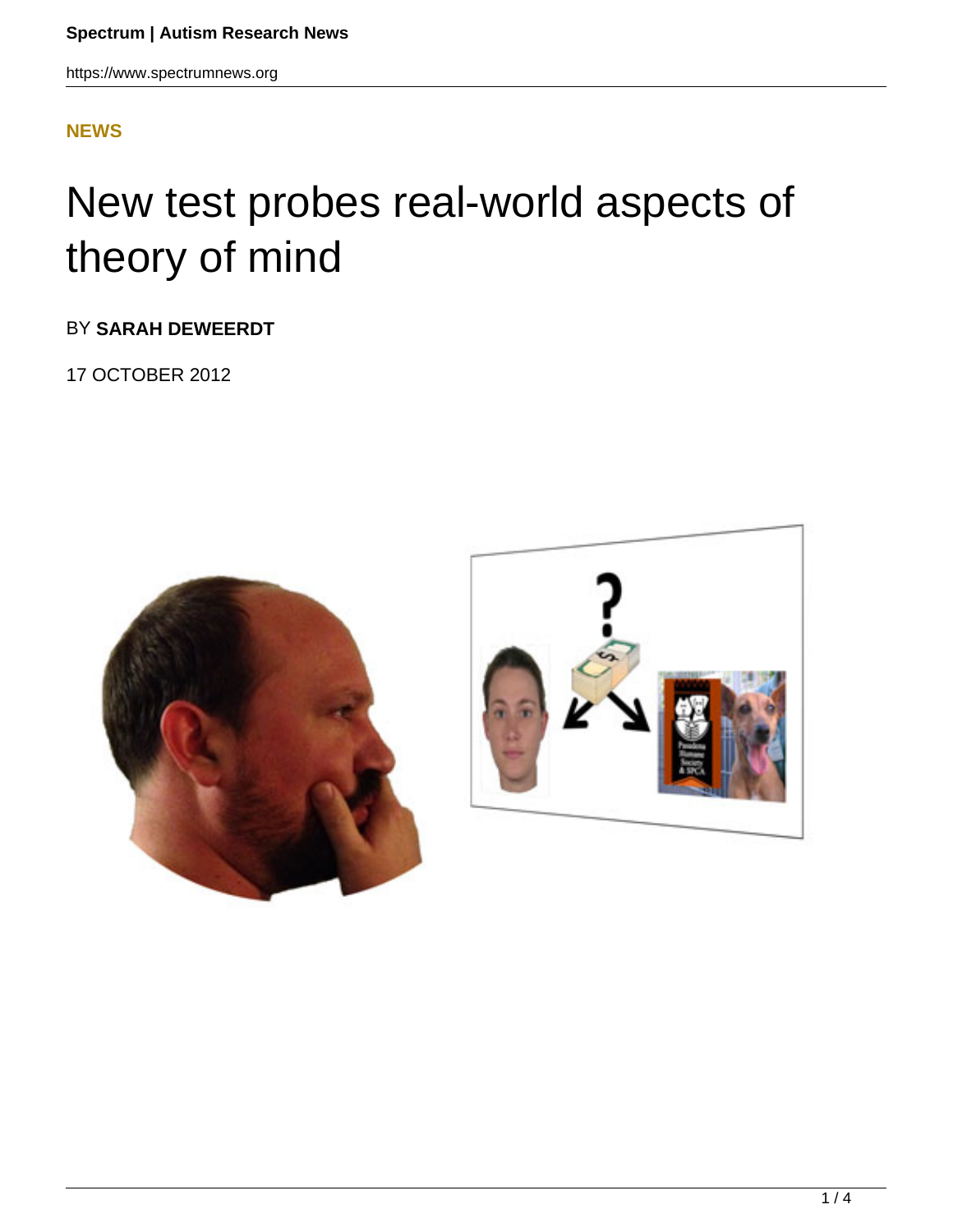https://www.spectrumnews.org



Role reversal: Predicting people's actions requires different skills than inferring their mental state, suggests a new test of theory of mind.

A new way to evaluate **theory of mind**, the ability to imagine what others are thinking or feeling, shows promise for teasing apart the different aspects of this complex mental process, according to a poster presented Tuesday at the **Society for Neuroscience annual meeting** in New Orleans.

The test suggests that predicting a person's actions and inferring the person's beliefs and mental state may each involve slightly different skills.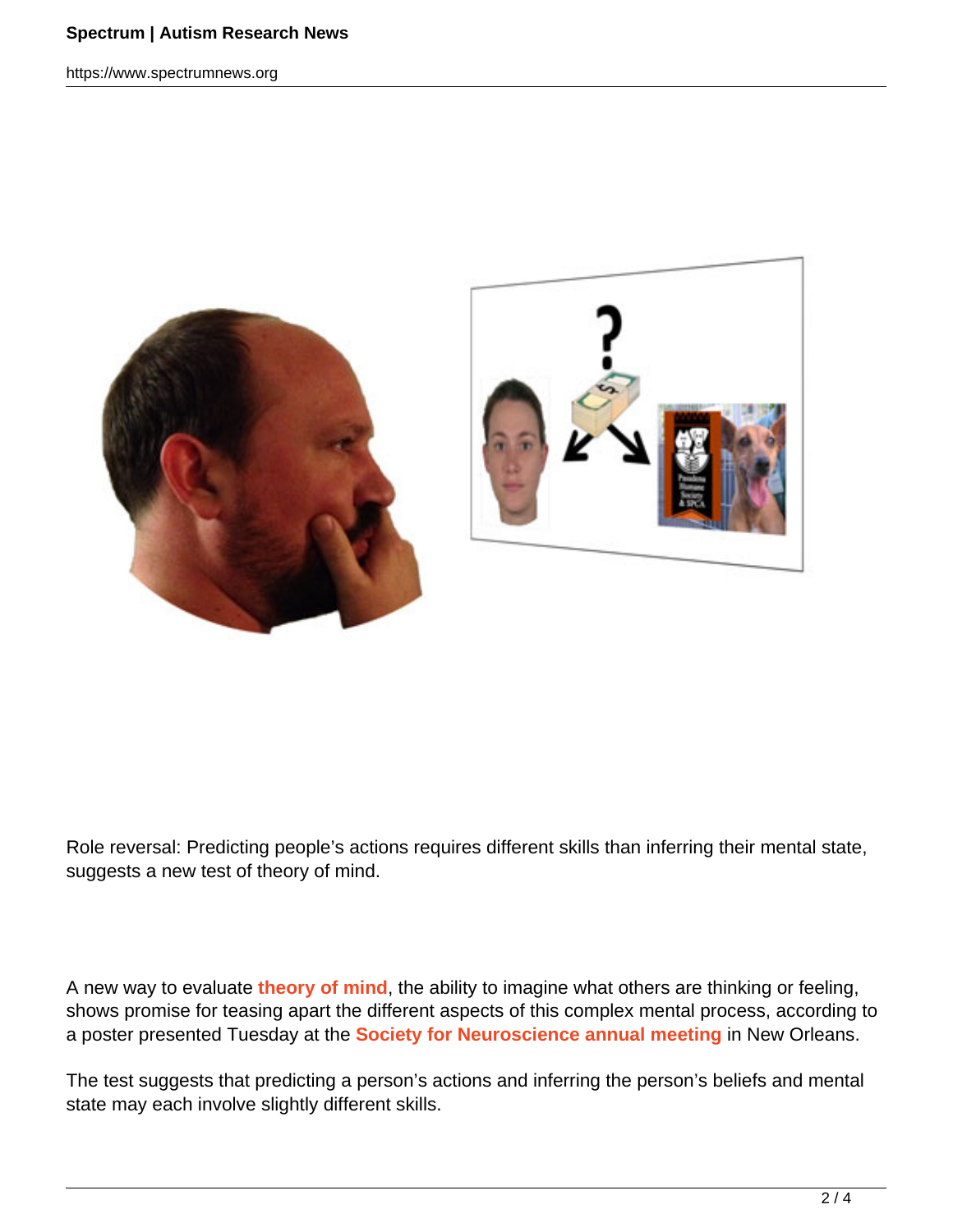https://www.spectrumnews.org

People with autism struggle to guess others' thoughts and feelings. However, some highfunctioning individuals with the disorder can **pass common theory of mind tests** in a laboratory setting.

One problem with the tests is that they tend to be static, asking people to **respond to a single scene or short narrative**, says **Damian Stanley**, a postdoctoral scholar in neuroeconomics at the California Institute of Technology, who presented the work. "In real life, we go around and we learn about people over time," he says.

Stanley and his colleagues designed their test to try to capture this real-world quality. They came up with a kind of game involving two people, the Agent and the Mentalizer (whose theory of mind abilities are being tested).

The Agent — let's call her Jane — has to decide whether to keep a sum of money or give it to one of three charities. The hitch is that after Jane makes her choice, a computer algorithm sometimes reverses her decision, and she doesn't know how often this will happen. So she has to learn and adjust her behavior based on the results of recent trials.

The Mentalizer is told how often the computer will reverse Jane's decision. The task is to predict which outcome Jane wants, how often she thinks her decision will be reversed and what she will do with the money.

"You have to keep this representation of Jane in your head while you're learning about her," Stanley says. He says this is a closer approximation of how theory of mind works in real life.

Stanley acknowledges that the setup sounds complicated, but says, "Once you start doing the task, you really just fall into it."

The team has tried out their new test on a handful of people, including four with high-functioning autism, and all were able to follow the rules of the game.

Like controls, the high-functioning individuals with autism are able to predict what Jane will do next and identify how often she thinks her choice will be reversed. However, Stanley says, "People with autism are not as good at predicting what Jane wants."

It may be, then, that predicting a person's actions requires different skills than inferring her mental state.

Though preliminary, the data hint that the test might help researchers zero in on which cognitive processes involved in theory of mind pose a problem for people with autism.

The researchers need to give many more people, both with and without autism, the test, to refine